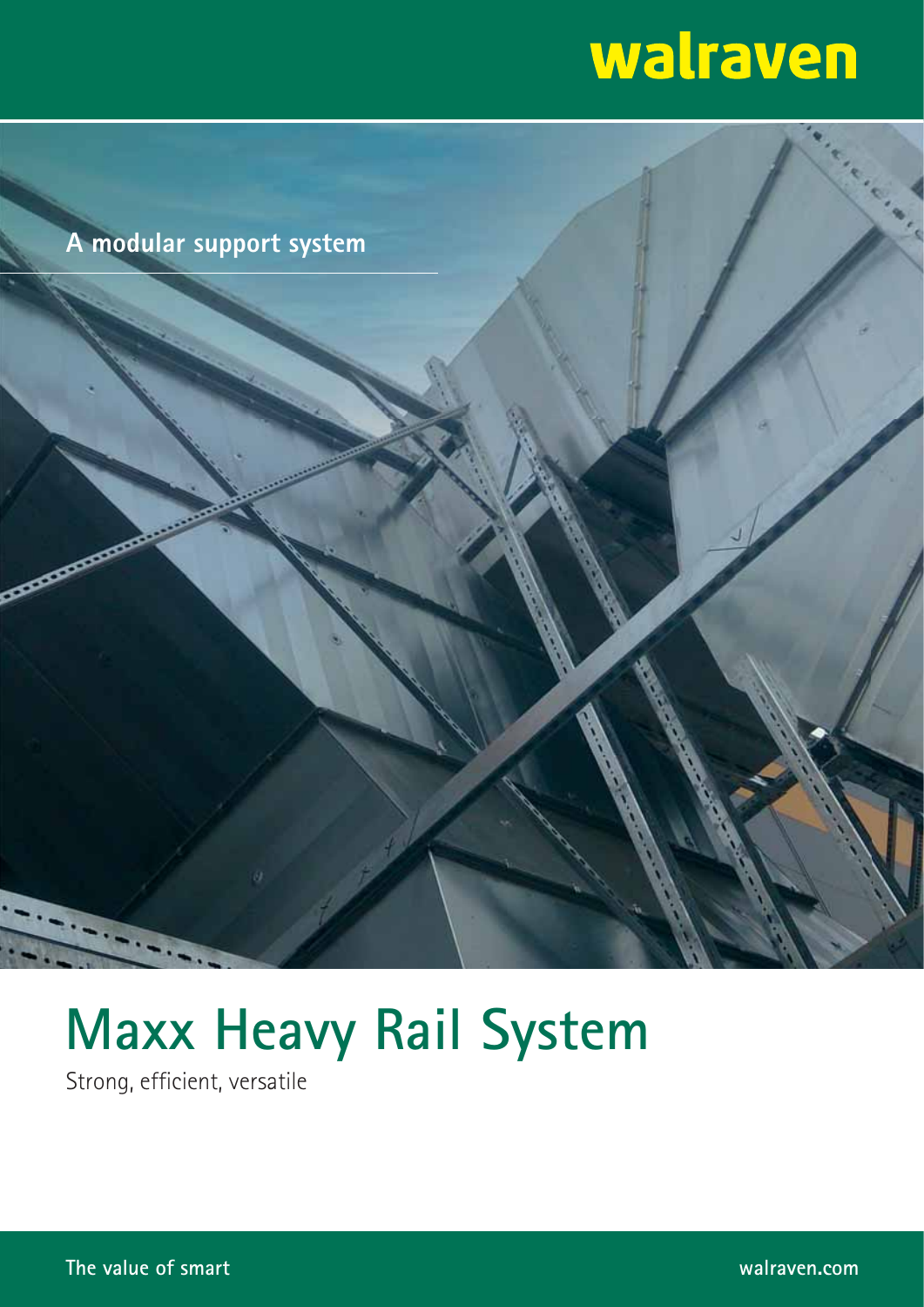

## **Inspired by smart solutions from the start**

Walraven is a globally active company in the installation industry, founded in 1942. We have always been dedicated to make the work of our customers easier and more effective. With simple and smart solutions, comprehensive services and excellent support. **Walraven. The value of smart**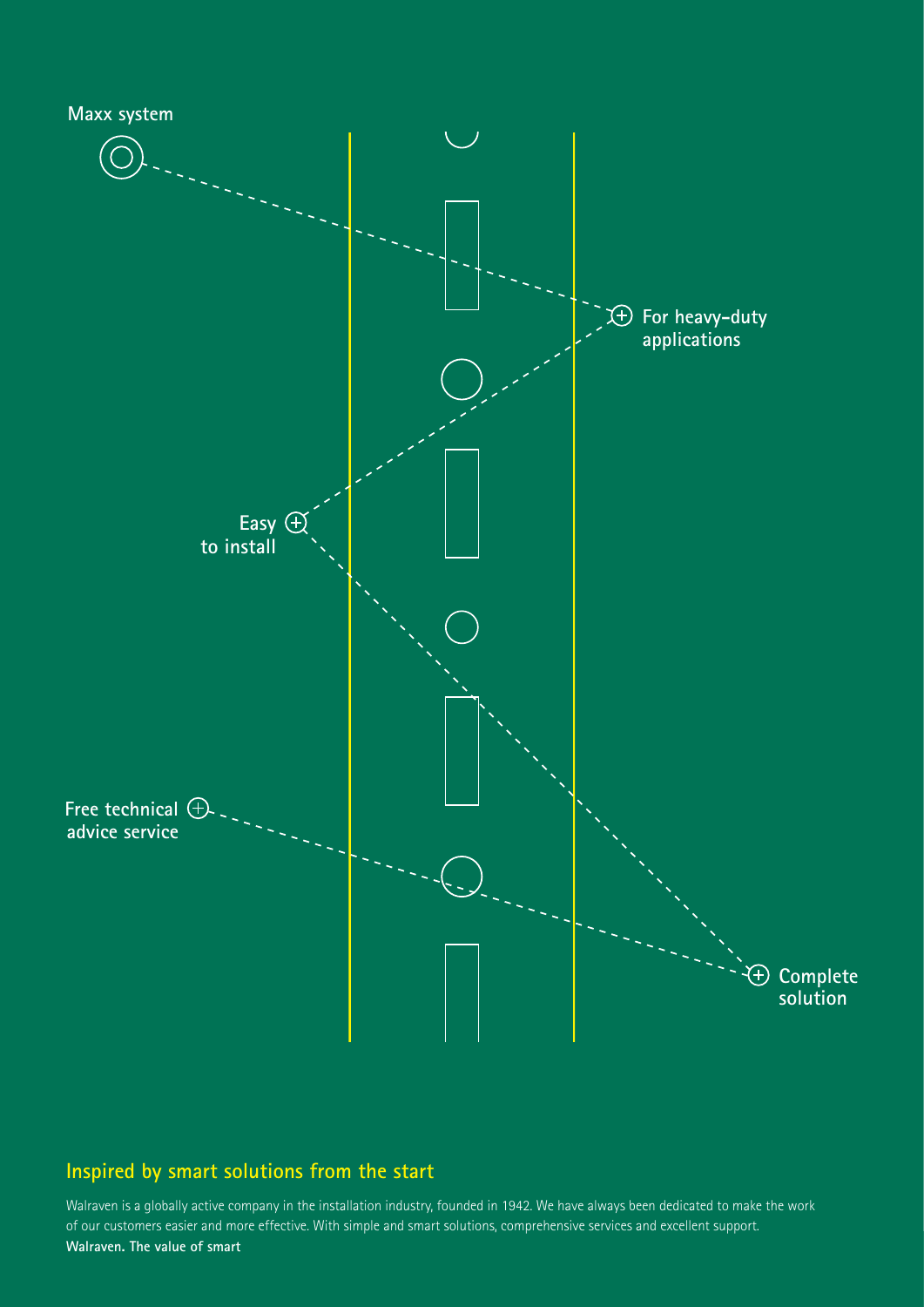# **Modular support system**

**A safe, versatile, and corrosion resistant system designed for heavy-duty applications.**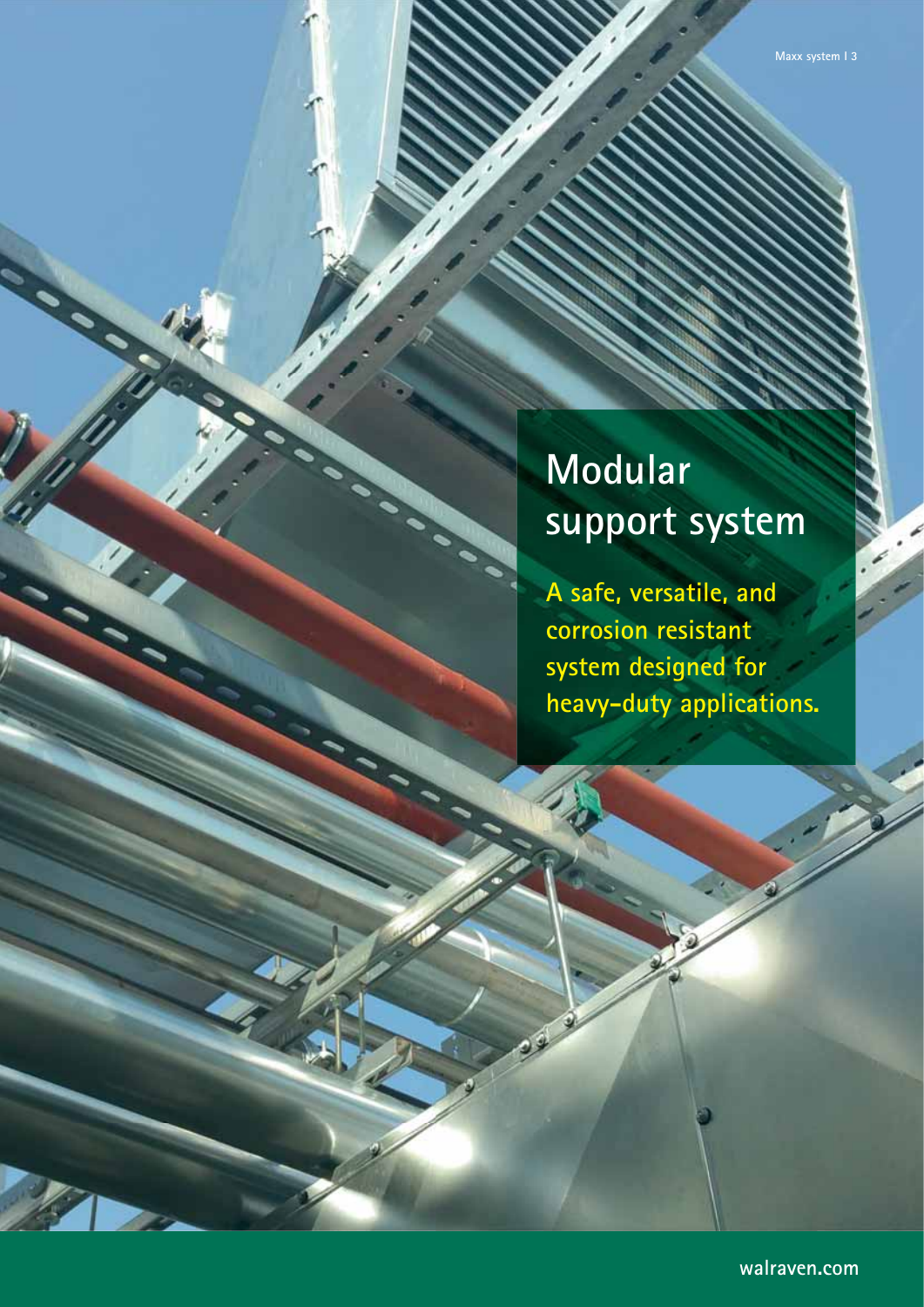# **Making the job on-site safer and faster**

**Walraven's product designers have implemented a number of improvements to the original Maxx heavy rail system. As a result, the system is now even easier to use, with improved corrosion protection.**

With a brand new Hammerfix connector and a number of design enhancements, the Maxx system offers fast and efficient construction. It is an excellent alternative to traditional welded steel frames. The simple, modular format offers increased flexibility to construct a whole range of different support frames quickly and easily. The system can also be pre-assembled off-site.

In building services heavy modular systems are used for plant rooms, pipe bridges, multi-service tunnels and more. They are so flexible and adaptable in their construction that they are becoming a popular choice for contractors looking to make efficient installations.

# **System components**

## **Maxx Heavy Rail Profile (HDG)**



- Closed square profile
- Cut-to-length service on
- Designed for heavy loads ■ High resistance to torsion
- request (please contact our Technical Support)

| Part No. | L (m) | $B$ (mm) | $H$ (mm) | Type  |
|----------|-------|----------|----------|-------|
| 65019618 | b     | 80       | 80       | MX80  |
| 65019620 | 6     | 100      | 100      | MX100 |
| 65019622 | b     | 100      | 120      | MX120 |

## **Maxx U-Shape Bracket (HDG)**



- U-shaped for extra stability and to prevent twisting
- To distribute tightening force when using Maxx Bolt Set

| Part No. | $L$ (mm) | $B$ (mm) | $H$ (mm) |
|----------|----------|----------|----------|
| 6589112  | 118      | 80       |          |
|          |          |          |          |

### Maxx Baseplate (HDG) Maxx Beam Clamp (HDG)



- U-saddle welded on massive baseplate
- Slots are compatible with mounting profiles
- $\blacksquare$  For connecting Maxx profiles to wall, floor and ceiling
- 
- $\blacksquare$  CO<sub>2</sub> welded



- Fits with Maxx 100 and Maxx 120 profile
- construction



- $\blacksquare$  For a solid fixing to steel
- 

| per fixing |  |
|------------|--|
|            |  |
|            |  |

| Part No. | $L$ (mm) | $B$ (mm) | $H$ (mm) | Type  |
|----------|----------|----------|----------|-------|
| 6581820  | 220      | 220      | 210      | BP100 |
| 6581821  | 240      | 220      | 210      | BP120 |

| Part No. | $L$ (mm) | B (mm) | $H$ (mm) |
|----------|----------|--------|----------|
| 6589110  | 117      | 173    | 190      |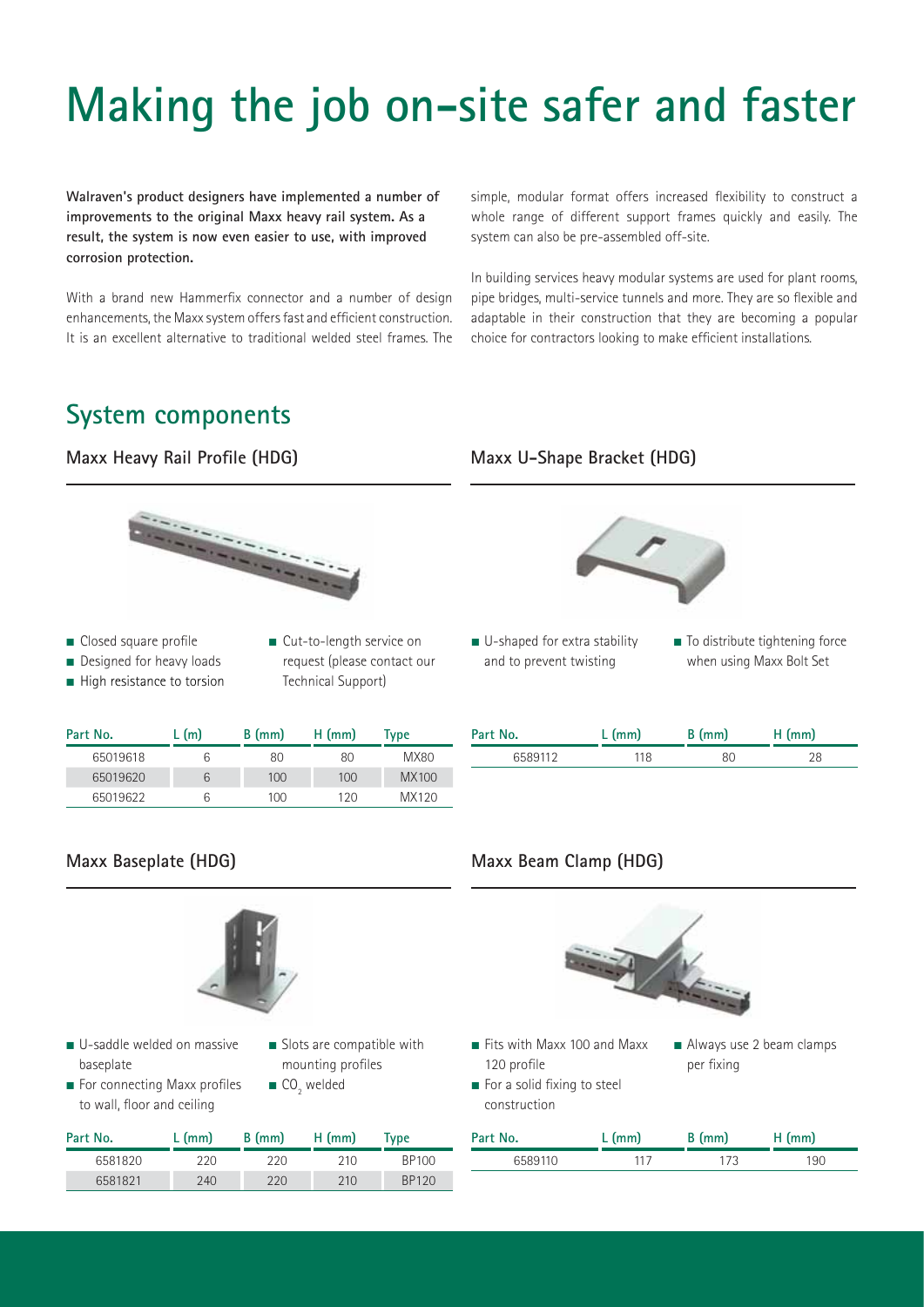



- For T-connections and hinged connections
- Advised to always use on both sides
- Can be used to strengthen Maxx constructions with a joint connection

| Part No. | $L$ (mm) | $B$ (mm) | $H$ (mm) |
|----------|----------|----------|----------|
| 6589911  | -        | 175      | 290      |

### **Maxx T-Connector (HDG) Maxx Profile Connector 90° (HDG)**



- 3-hole connector for Maxx profiles
- Made from L-steel to enhance stability

| Part No. | $L$ (mm) | $B$ (mm) | $H$ (mm) |
|----------|----------|----------|----------|
| 6681020  | 200      | 100      | 100      |

### Maxx Cross Connector (HDG) Maxx Linear Connector (HDG)



- Cross connector for Maxx profiles
- Can be used to connect Maxx
	- profiles to wall or ceiling



| Part No. | (mm)                 | <i>Imm</i> | (mm              | Part No. | $\mathsf{m}\mathsf{m}$ | mm'                    | lmm |
|----------|----------------------|------------|------------------|----------|------------------------|------------------------|-----|
| 658911   | ヘフロ<br>$\sim$ 1<br>ູ | QΓ<br>ں ر  | $1\cap E$<br>טטו |          | .<br>rvJ               | 10 <sup>1</sup><br>∣∪∠ | ∣∪∠ |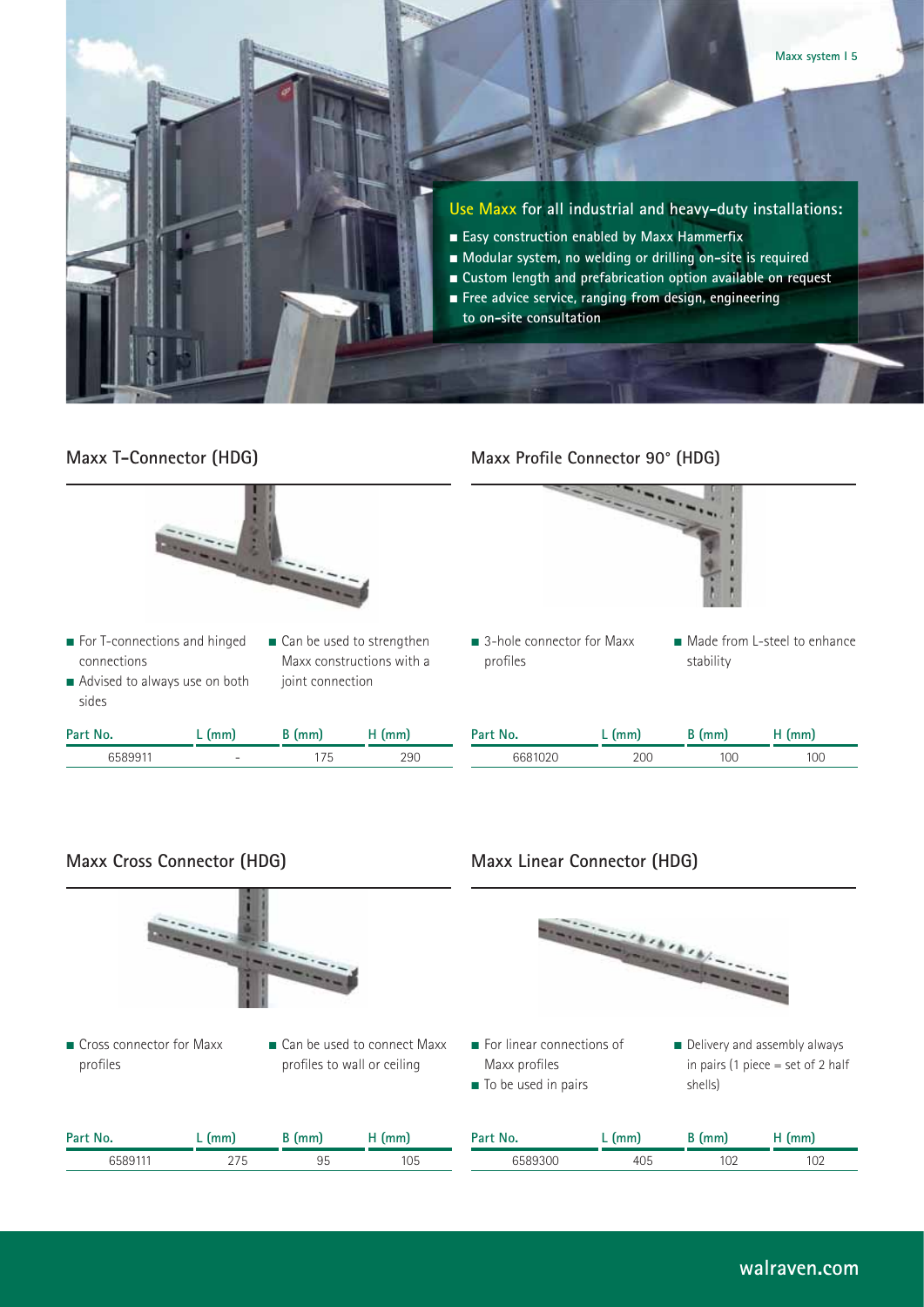# **System components**

## **Maxx Hammerfix (HDG)**



- Pre-assembled and ready to use for a quick fixing by a push and 90° turn
- Retains assembly in place before final tightening

| Part No. | L (mm) | B (mm) | $H$ (mm) |      |
|----------|--------|--------|----------|------|
| 6529214  |        | 40     |          | M 10 |

## **Maxx End Caps (PE)**



■ For clean finishing of the rail end

| Part No. | Type  |  |
|----------|-------|--|
| 6566810  | EC100 |  |
| 6566812  | EC120 |  |

■ Easy to fix securely

## **Maxx Bolt Set (ZFC)**



- For fixing to Maxx Heavy Rail Profiles
- The set includes 25 bolts, nuts and washers

| Part No.  | L (mm) |                 | Type  |
|-----------|--------|-----------------|-------|
| 614581213 | 140    | M <sub>12</sub> | MX100 |
| 614581216 | 160    | M <sub>12</sub> | MX120 |
| 614581614 | 140    | M <sub>16</sub> | MX100 |
| 614581616 | 160    | M <sub>16</sub> | MX120 |

## **Find out more about Maxx**

Visit walraven.com/en/maxx to find more **information about the Maxx system including product details, load tables and case studies.** 

**To request support or a quote, email technical.uk@walraven.com or call 01295 753400.**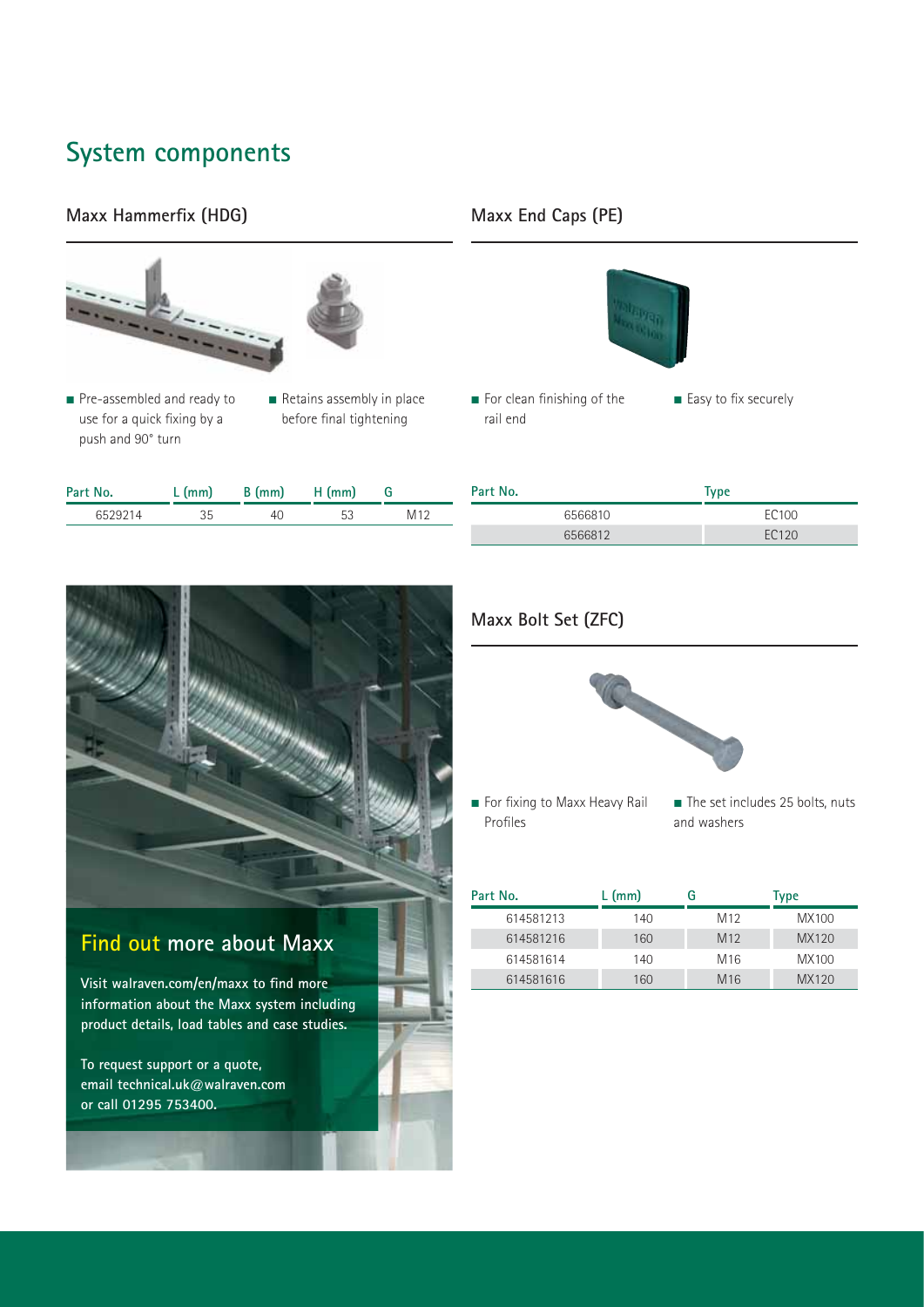# **Technical Advice Service**

**From the experts at Walraven**

**At Walraven, not only do we offer product systems that are designed to make your work easier, you can also access technical support throughout your project journey. We take pride in offering invaluable technical advice and after-sales support to our customers.**

The Maxx system is no different. We can assist you with the design of a suitable support frame for your installation. Designs can range from really simple structures to more complex designs depending on your requirements.

For support with designs, strength calculations, consultation and more, get in touch today!

# **Working with BIM?** We can provide BIM models and support for digital installation projects.